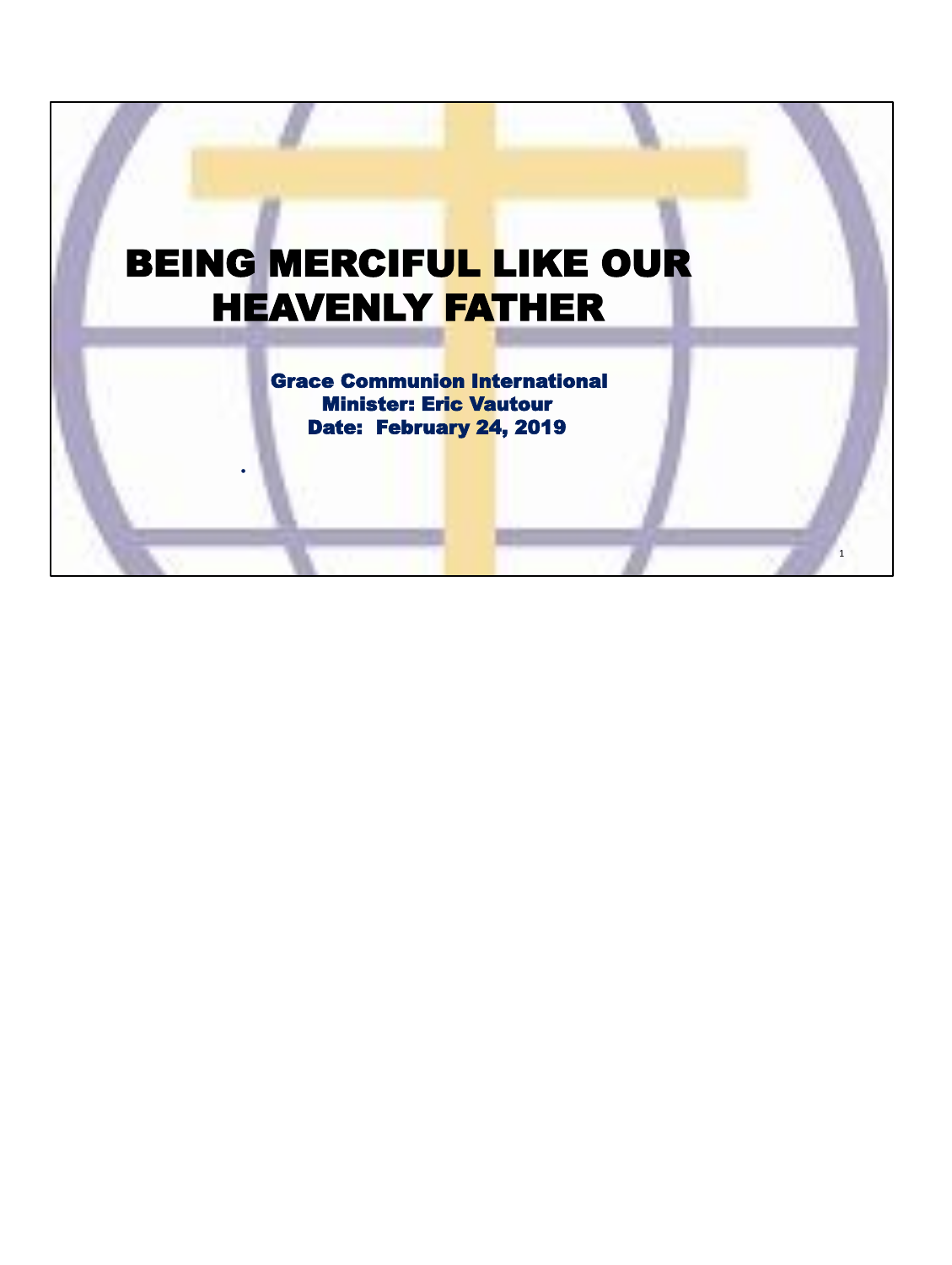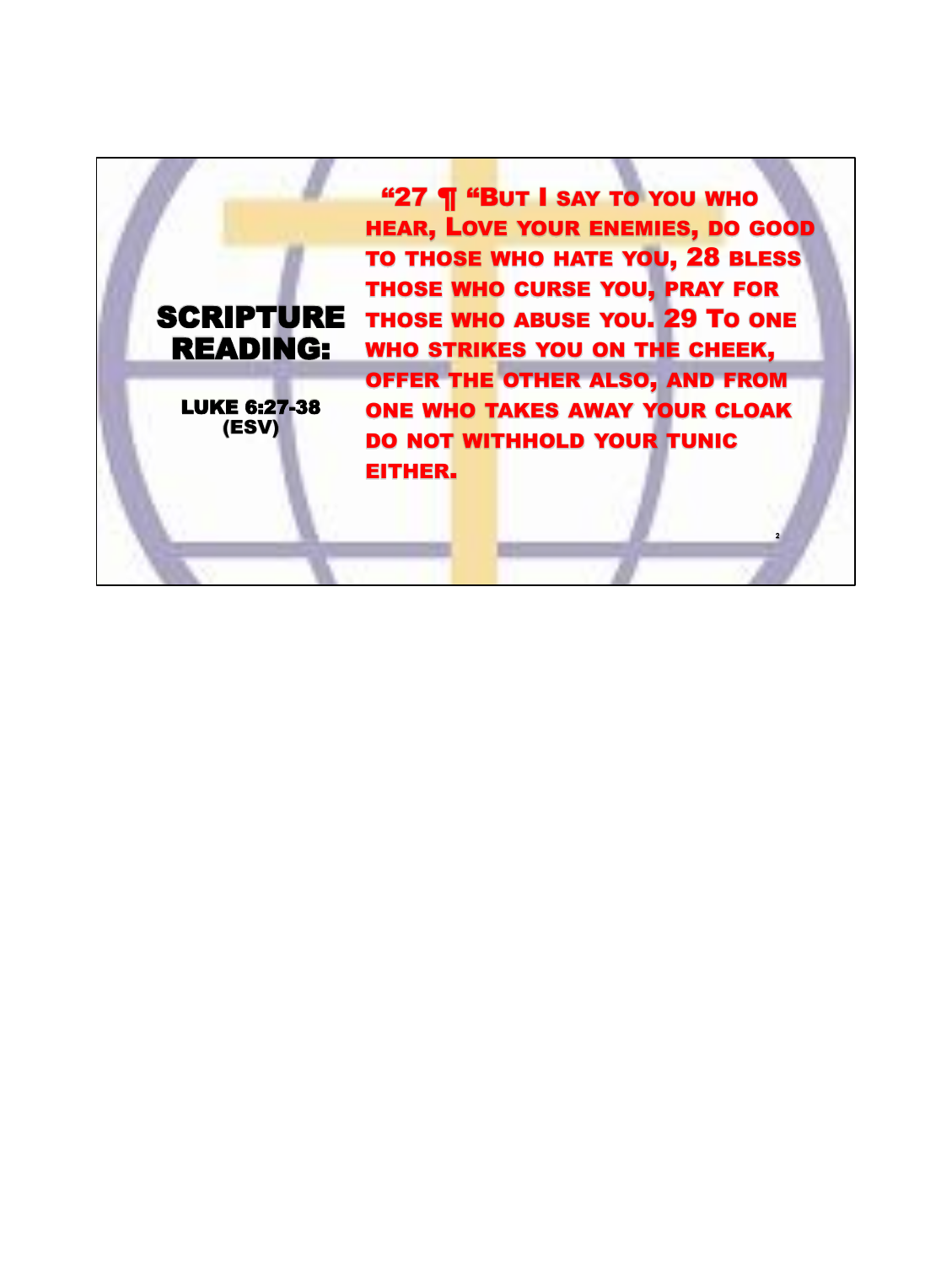30 Give to everyone who begs from you, and from one who takes away your goods do not demand them back. 31 And as you wish that others would do to you, do so to them. 32 "If you love those who love you, what benefit is that to you? For even sinners love those who love them. 33 And if you do good to those who do good to you, what benefit is that to you? For even sinners do the same.

**3**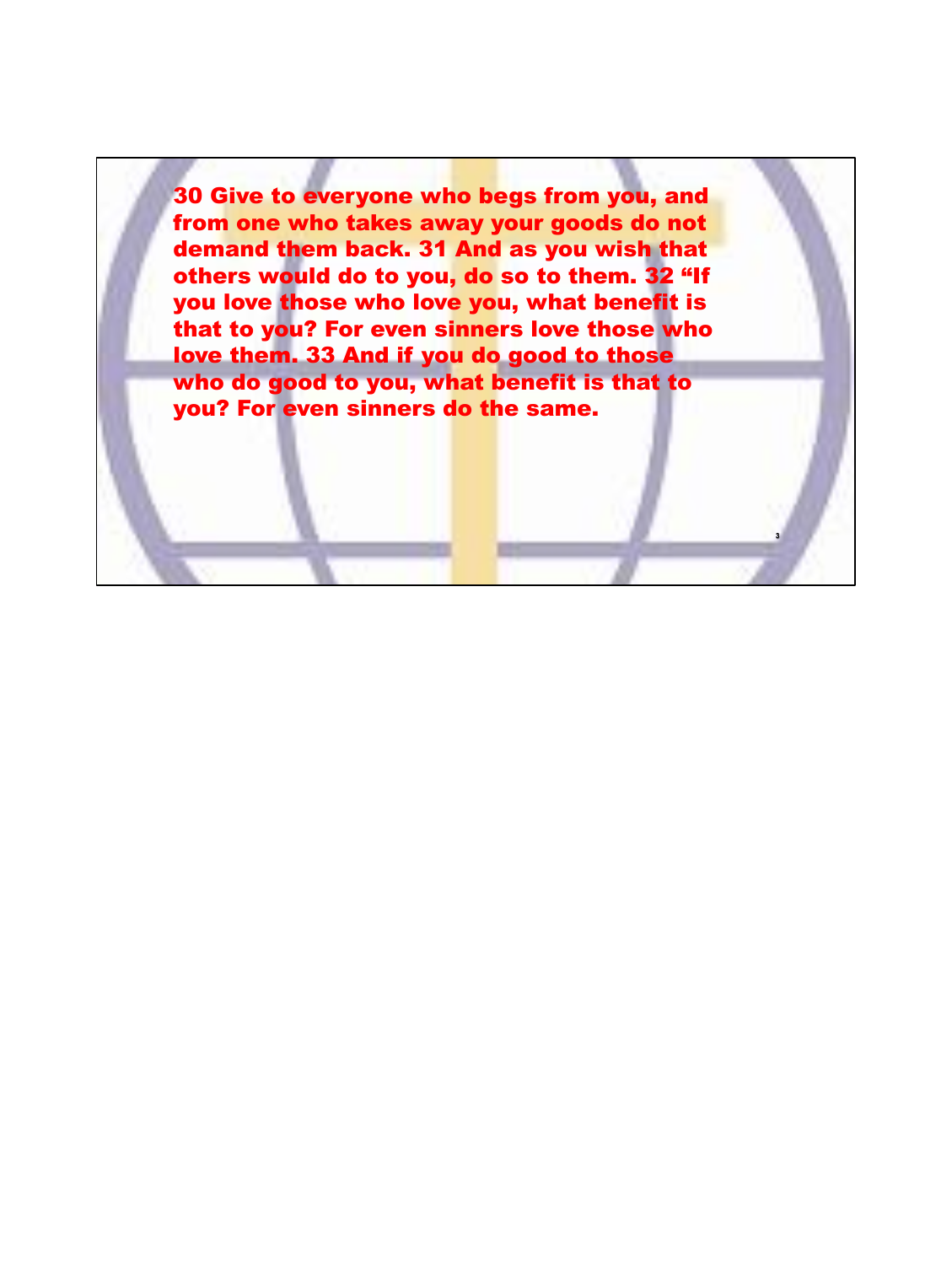34 And if you lend to those from whom you expect to receive, what credit is that to you? Even sinners lend to sinners, to get back the same amount. 35 But love your enemies, and do good, and lend, expecting nothing in return, and your reward will be great, and you will be sons of the Most High, for he is kind to the ungrateful and the evil. 36 Be merciful, even as your Father is merciful.

**4**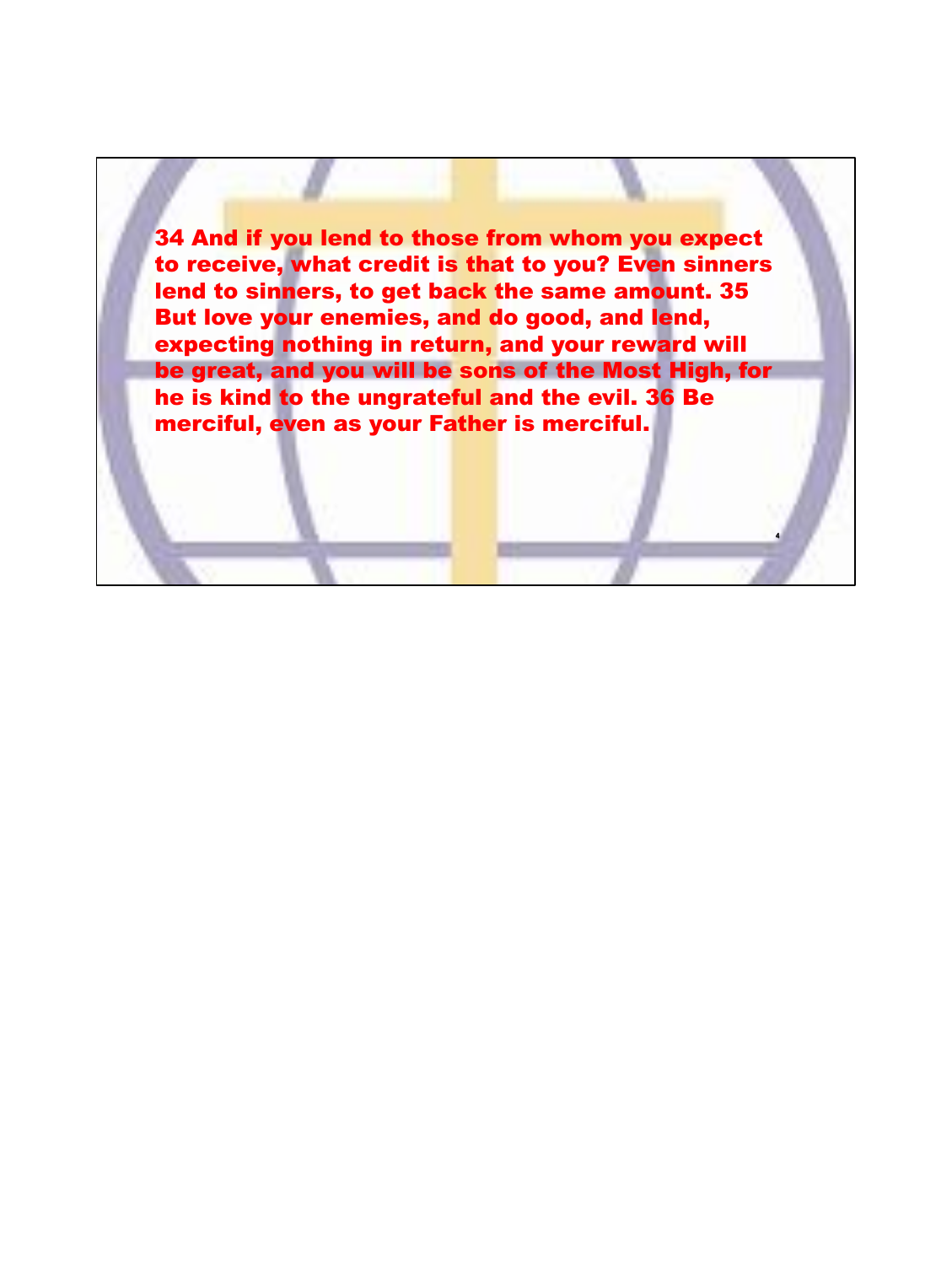37 ¶ "Judge not, and you will not be judged; condemn not, and you will not be condemned; forgive, and you will be forgiven; 38 give, and it will be given to you. Good measure, pressed down, shaken together, running over, will be put into your lap. For with the measure you use it will be measured back to you."" (Lu 6:27-38 ESV)

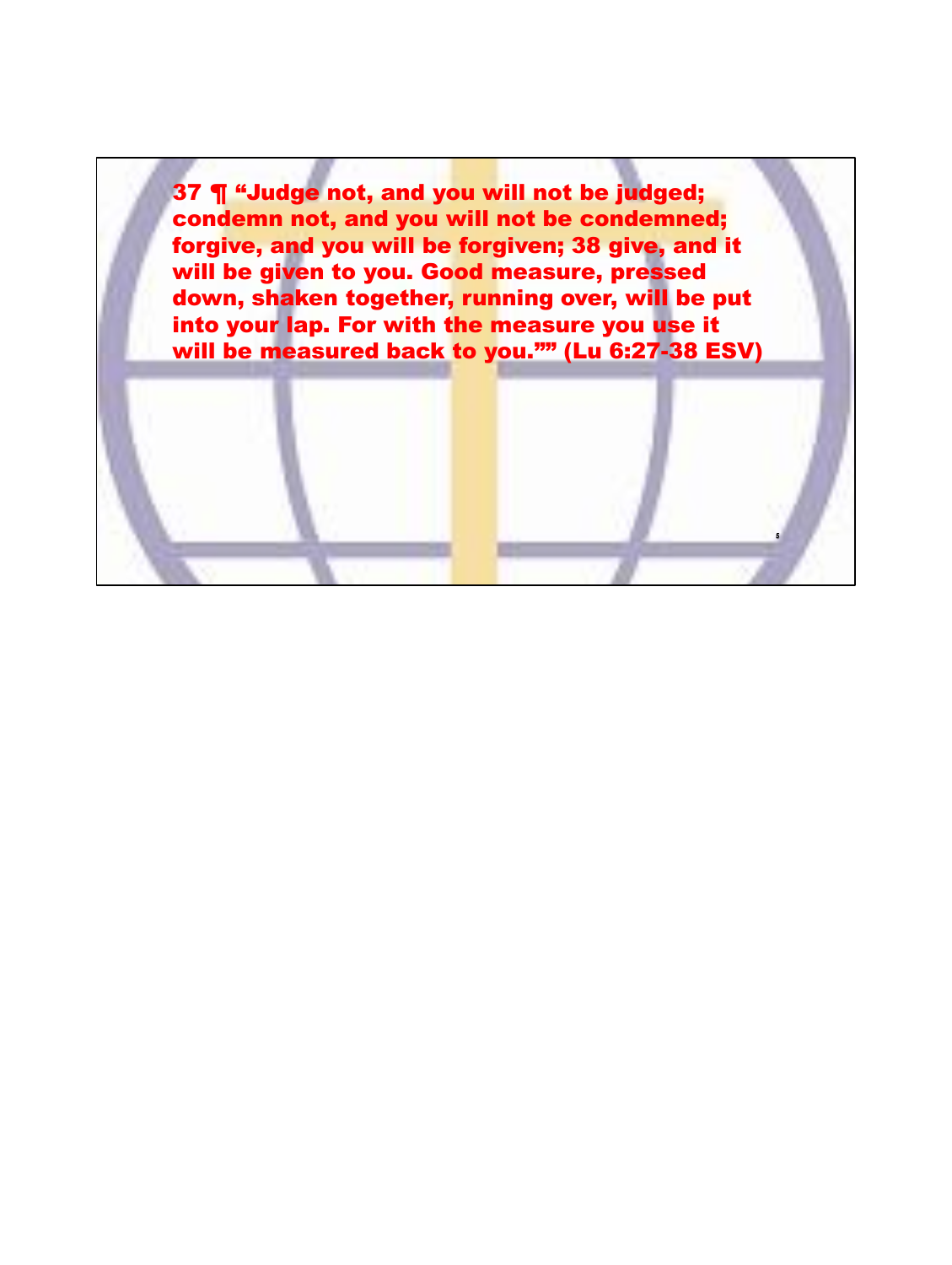

As we consider these verses, we have to consider who we are as God's people.

There are many places in the Bible which confirmed our identity one of which is 1 Peter 2:9-10. (NEXT SLIDE)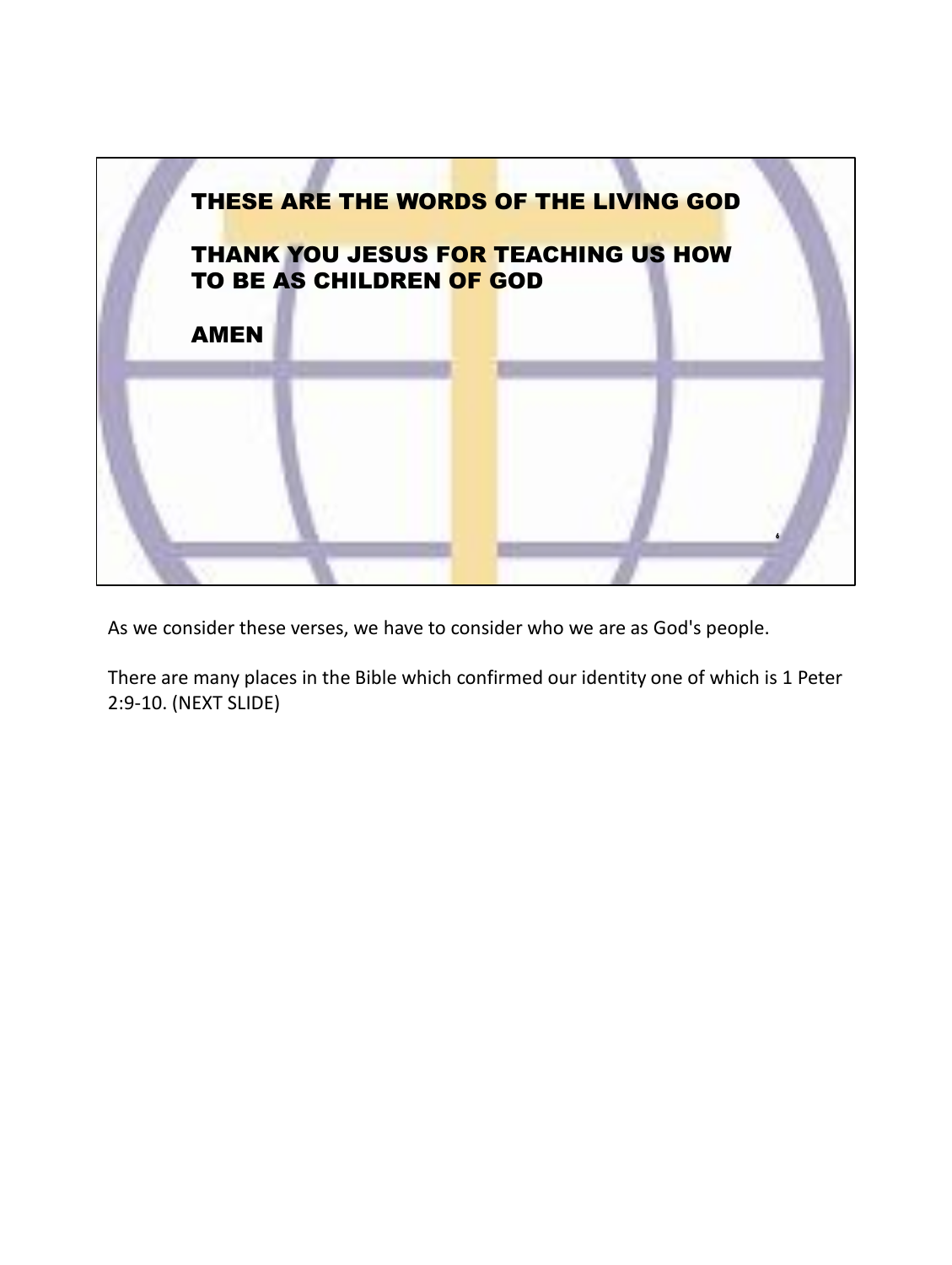

It is very important to understand how we received mercy. There is a major difference between the old and the New Testament as the New Testament is based on better promises. The Old Testament is linked to the New Testament because it pointed to it. It pointed to the coming of Christ who would accomplish something completely new. Jesus is victorious for us. (next slide).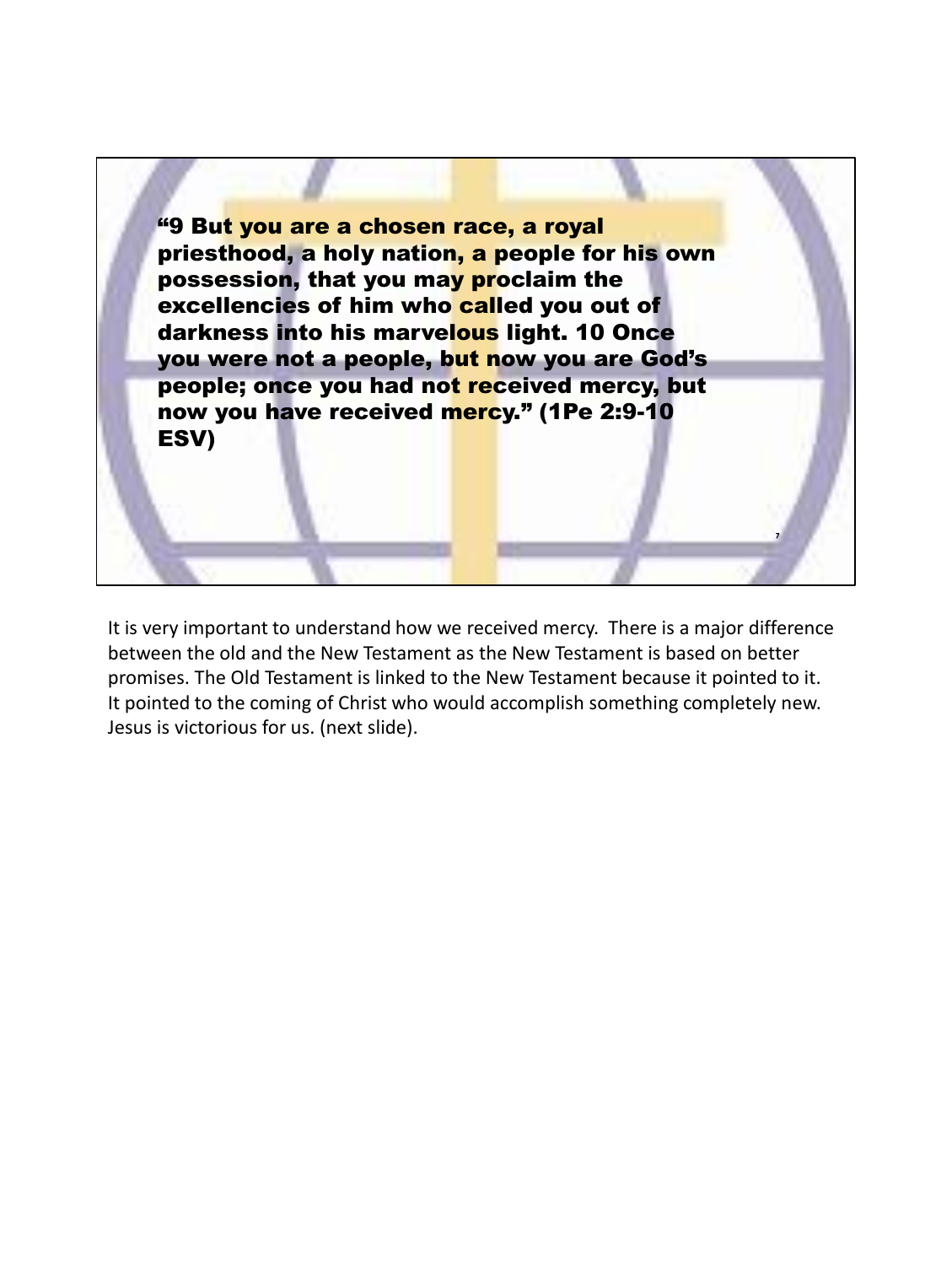

It's important to understand that until the coming of Christ, sin, death and the devil were the powers that ruled.

When Christ came the powers of sin and death and the devil were completely defeated.

When God calls us to himself and we accept the calling, we become liberated from these oppressive powers. We become slaves of righteousness as we grow in the obedience of faith which is the source of true freedom. Christ through the Holy Spirit leads us to eternal life.

When Jesus pronounced the Beatitudes in Luke 6, he was talking to his disciples. **"And he lifted up his eyes on his disciples, and said: 'Blessed are you who are poor, for yours is the kingdom of God.' (Lu 6:20 ESV).**

As the children of God, we are to live with a brand-new ethic empowered by the Holy Spirit. We are to live as our Father's children. Now we are not left alone because the Bible tells us that we live in the Father and in Christ.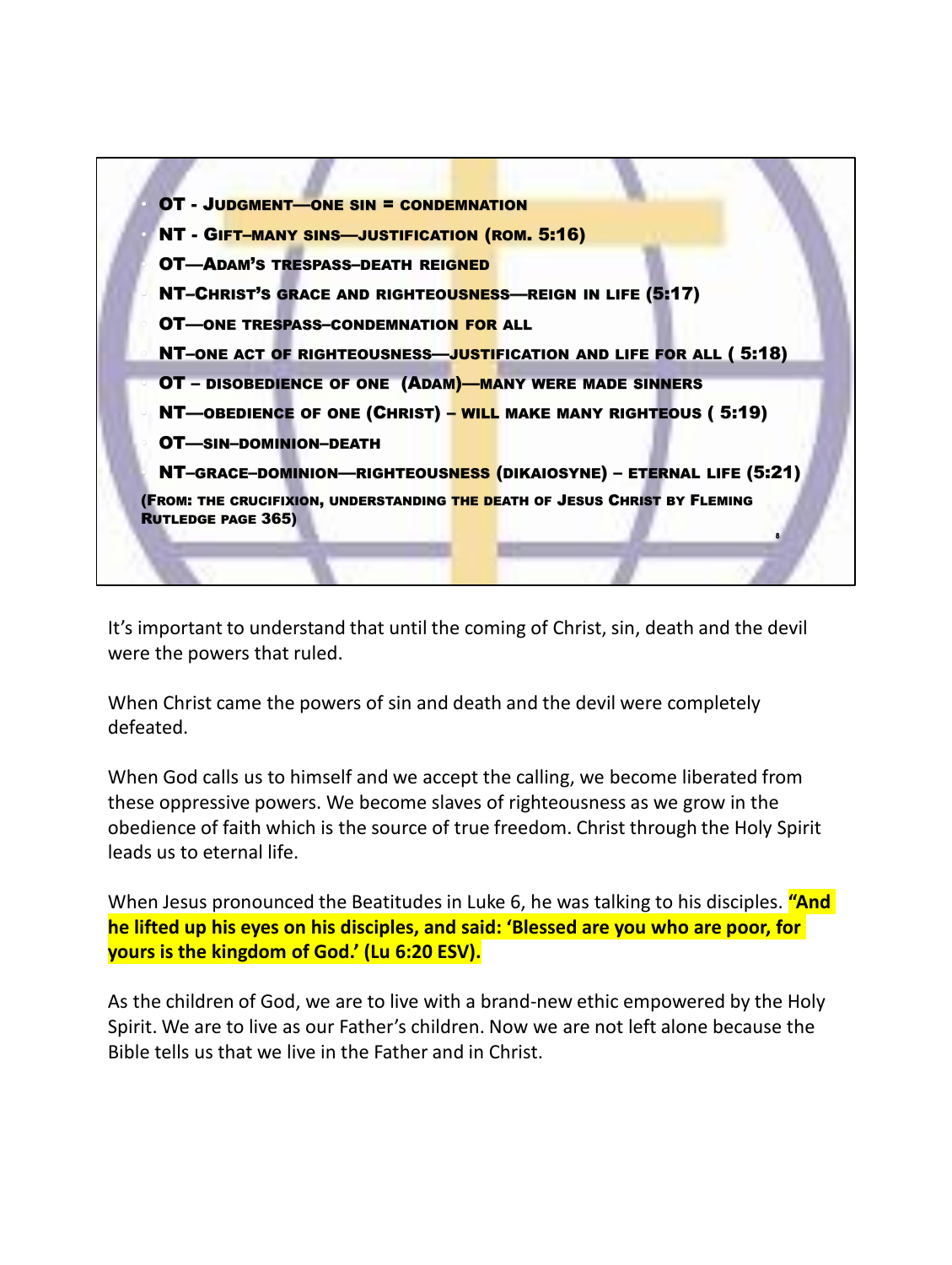

At Gethsemane, before his death, Jesus was praying for us those who would believe in him in the future.

We express our belief in Jesus by verbalizing our belief in words and as we see in Luke 6 by our actions towards other people. Just as the Father was in Jesus and Jesus in the Father, Jesus prayed that we would be one in God united to Christ! United to the man Jesus, it means that we will remain humans for all eternity. In the fullness of the kingdom of God, at Christ's return, our human nature will be perfect - completely sinless and not touched by evil anymore.

This should be very encouraging to all of us because we are not left alone to live by the high ideals Jesus wrote about in Luke.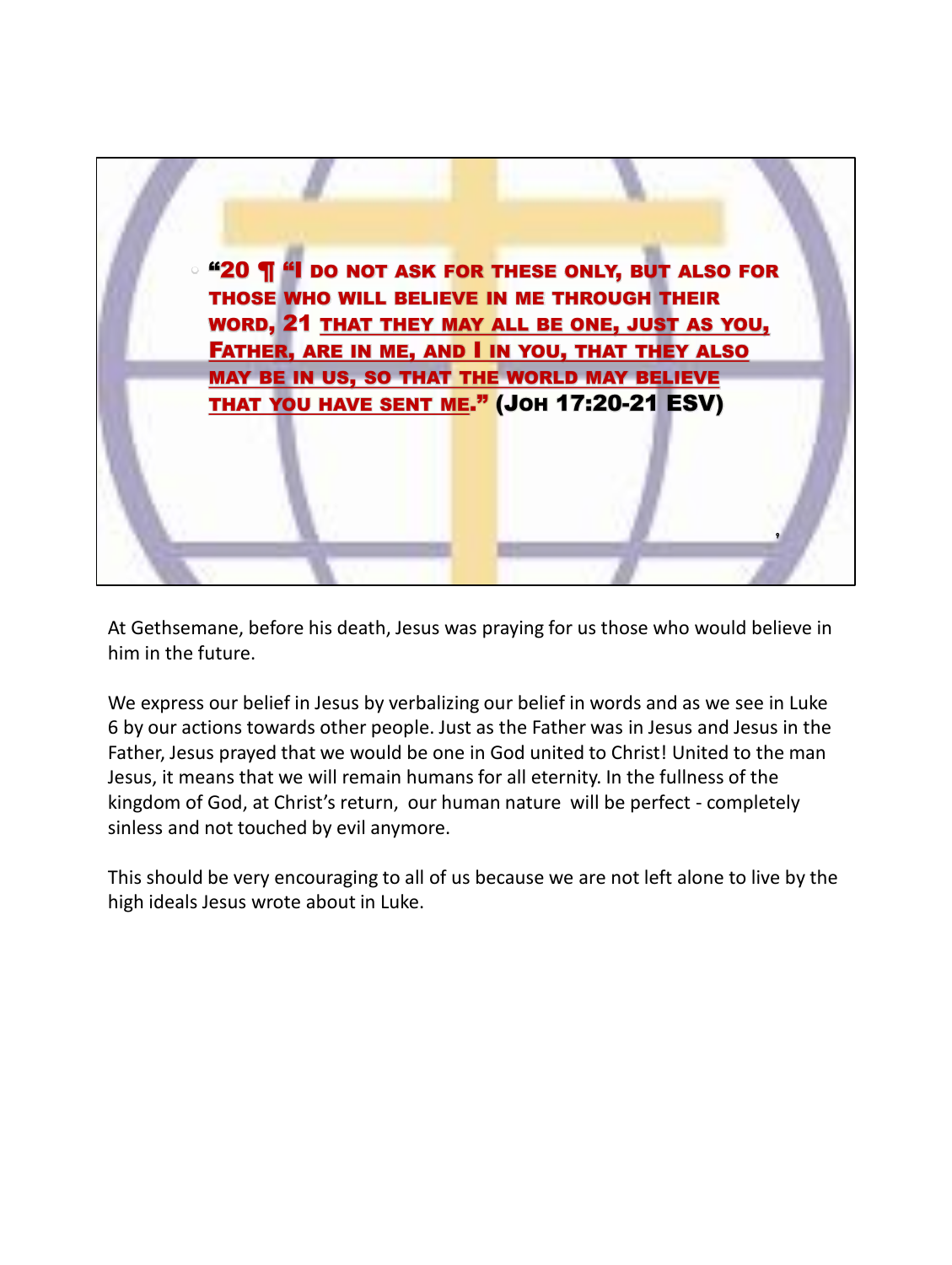

Jesus is not asking of us anything that he has not done himself. In fact, he has lived a perfect life for us all. He is our representative in the heavenlies in his one person, as both the Son of God and the Son of Man.

Jesus loved his enemies – he died for each and every one of us before we ever knew who he was. When we were hostile and in opposition to him in our hearts and minds as well as in our actions, he loved us so much that he sacrificed his life.

He did good to those who hated him and he blessed those who cursed him. He prayed for them. On the cross, he prayed to God the Father that he would forgive his murderers as they did not know what they were doing. They were in darkness as we were in darkness before God transported us in the kingdom of his Son. **("He has delivered us from the domain of darkness and transferred us to the kingdom of his beloved Son," (Col 1:13 ESV).**

As we were loved before we ever knew it and as Jesus loved us when we were his enemies (Rom 5:10), we are also to love our enemies and pray for them. It doesn't mean that we have to be body-body with them but it means that we express our love towards them by our actions, as Jesus describes in the following verses.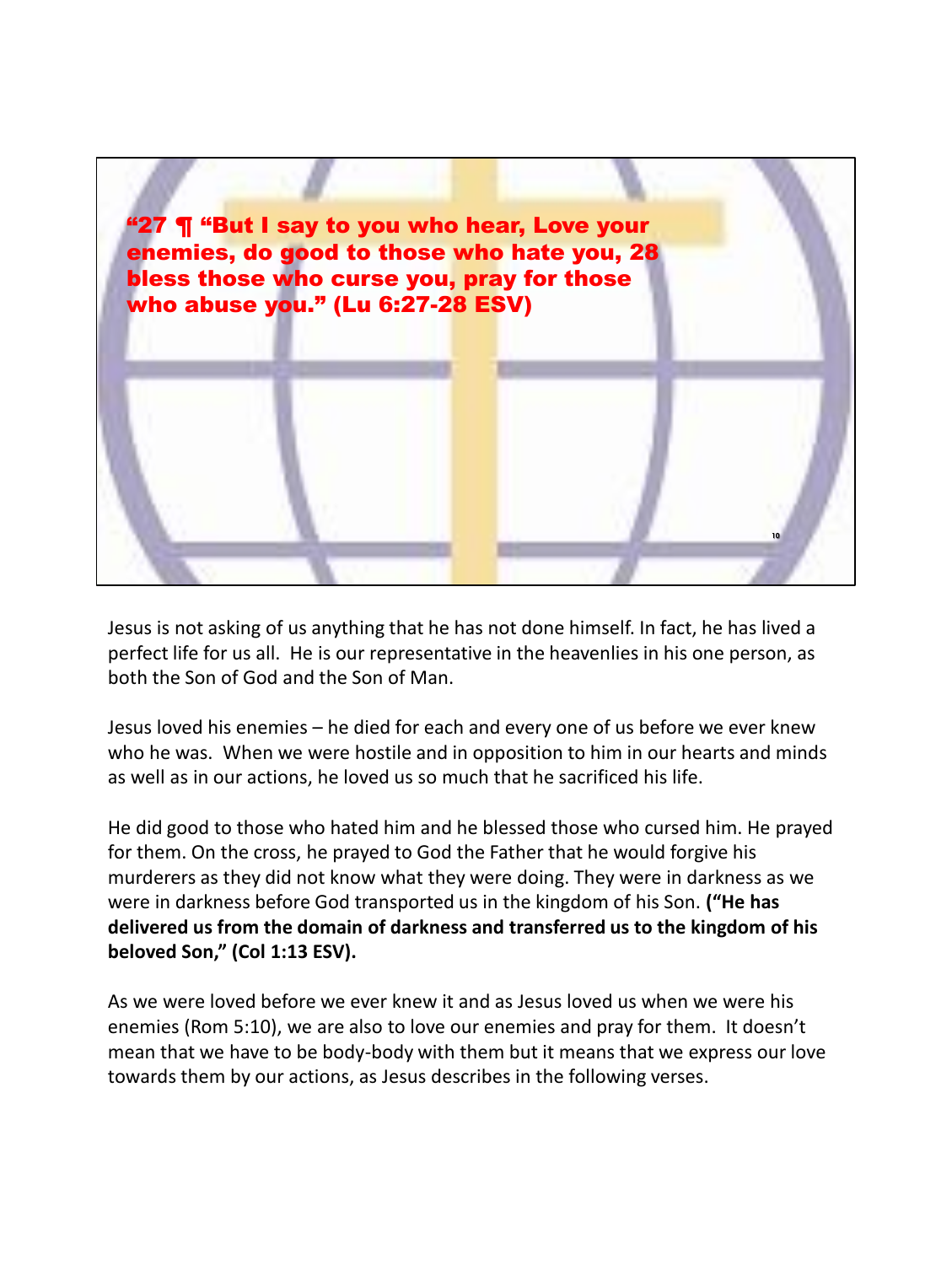"29 To one who strikes you on the cheek, offer the other also, and from one who takes away your cloak do not withhold your tunic either. 30 Give to everyone who begs from you, and from one who takes away your goods do not demand them back. 31 And as you wish that others would do to you, do so to them." (Lu 6:29-31 ESV)

## **What does it mean to turn the other cheek?**

*Turning the cheek pictures a person slapped on the cheek in rejection. The action involves an insult that may well be associated with removal from the synagogue.10 Numerous examples of this kind of use of violence appear in Acts (18:17; 21:32; 23:2). Yet the early church consistently turned the other cheek by continuing to share the gospel with those who rejected them. They have never fought back in kind, but attempted to overcome evil with good.* Bock, Darrell L.. Luke: The NIV Application Commentary from Biblical Text to Contemporary Life (p. 190). Zondervan. Kindle Edition.

**11**

This applies figuratively. We may not be literally slapped on the cheek but we may be insulted for various reasons. In other words, we do not stop from loving and serving others because we have been insulted or excluded from something. For example, the early Christians were expelled from the synagogues yet they continued living in Christ and sharing the gospel as God opened doors.

There are still places in the world where being a Christian is a threat to one's life in areas such as the Middle East, Asia, North Korea and Africa.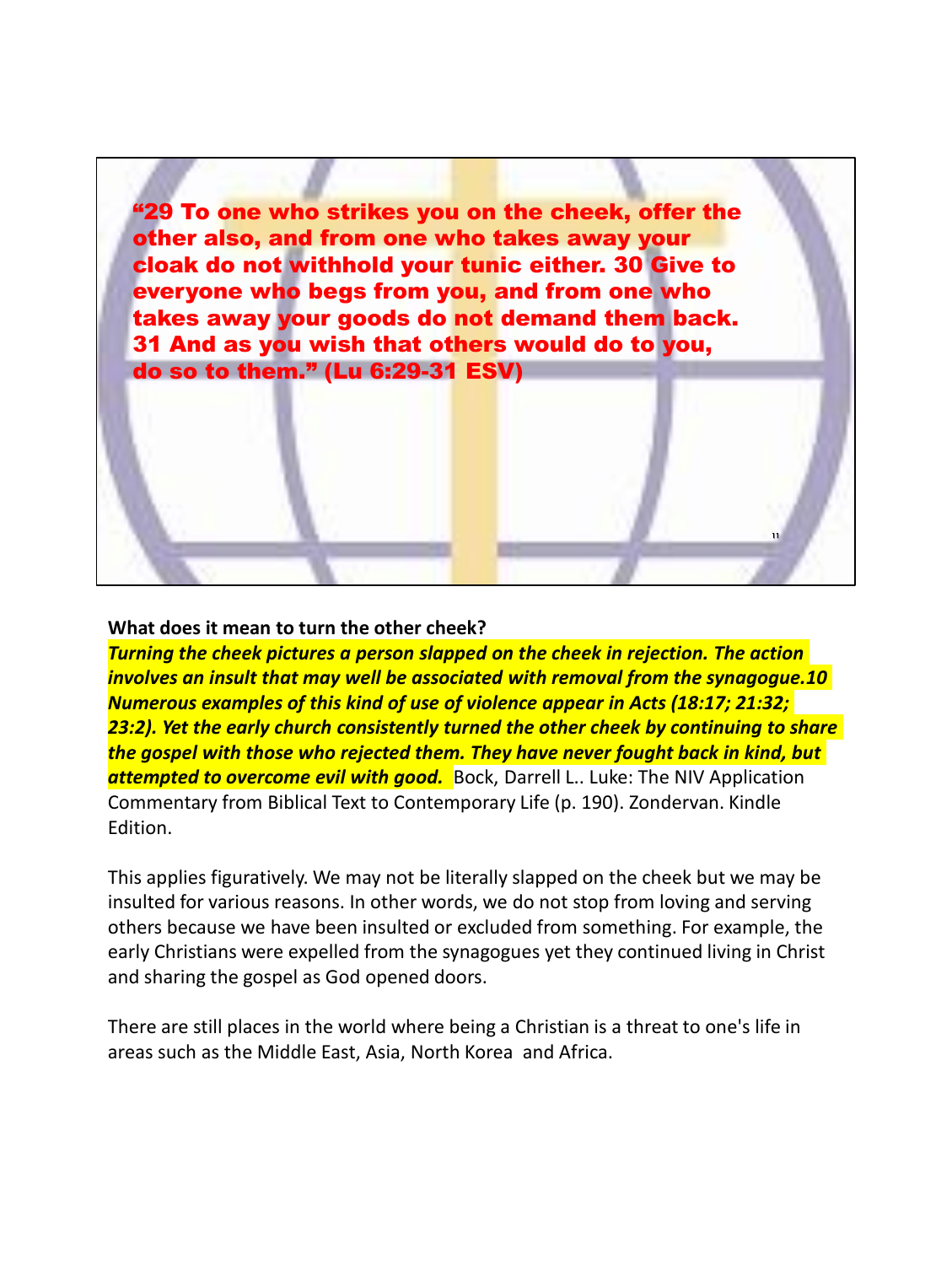In North America, persecution is more subtle. For example, some Christian universities have lost their funding because of their ethical stand regarding sexual sins.

Christians reflecting integrity may lose promotions and other benefits because they do not go along with unethical practices in the workplace.

In our personal lives, it may be that family members reject us and insult us because we choose to be united with Christ and follow him as our Lord.

What Jesus is saying is that we are to continue doing good to them, as opportunities and circumstances present themselves in spite of their insulting and contemptuous attitudes towards us.

With the help of the Holy Spirit, empowered by him, we are not to be driven by our emotions or revengeful thinking but we are to be obedient to the word of God, as taught by Jesus while on earth.

In verse 29 and 30, Jesus goes on to say, **"and from one who takes away your cloak do not withhold your tunic either",** (*the long garment worn under the cloak next to the skin*.)

Does this mean that Jesus expected those people to go naked?

This is a figure of speech called hyperbole.

A hyperbole is defined in the following manner: H**yperbole, from a Greek word meaning "excess," is a figure of speech that uses extreme exaggeration to make a point or show emphasis. ... Hyperboles are not comparisons, like similes and metaphors, but extravagant and even ridiculous overstatements, not meant to be taken literally.**

**Examples of hyperbole: "He is running faster than the wind". This bag weighs a ton. My dad will kill me when he comes home. She is as skinny as a toothpick. (from google.com/search)**

Jesus is explaining generosity to those who are exaggerating in their demands.

Does it mean that we are to park our brains at the door. Sometimes people addicted to various substances asks or beg for money to buy food. When they are offered food, the refuse it because what they really want is money to satisfy their addiction.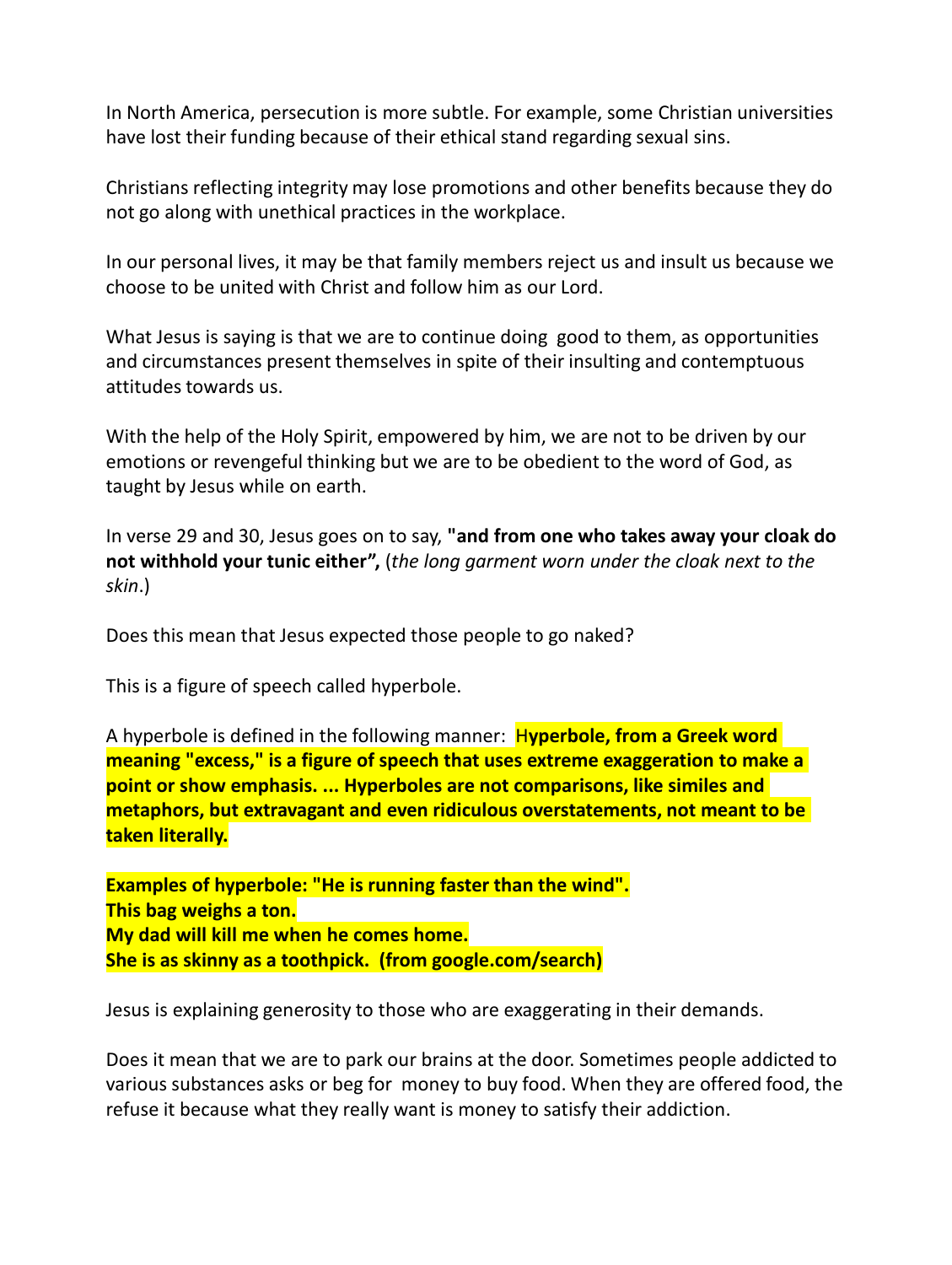God does not want for us to set aside wisdom.

The apostle Paul, in his writing clarifies generosity in difficult circumstances, **"17 Repay no one evil for evil, but give thought to do what is honorable in the sight of all. 18 If possible, so far as it depends on you, live peaceably with all. 19 Beloved, never avenge yourselves, but leave it to the wrath of God, for it is written, "Vengeance is mine, I will repay, says the Lord." 20 To the contrary, "if your enemy is hungry, feed him; if he is thirsty, give him something to drink; for by so doing you will heap burning coals on his head." 21 Do not be overcome by evil, but overcome evil with good." (Ro 12:17-21 ESV)**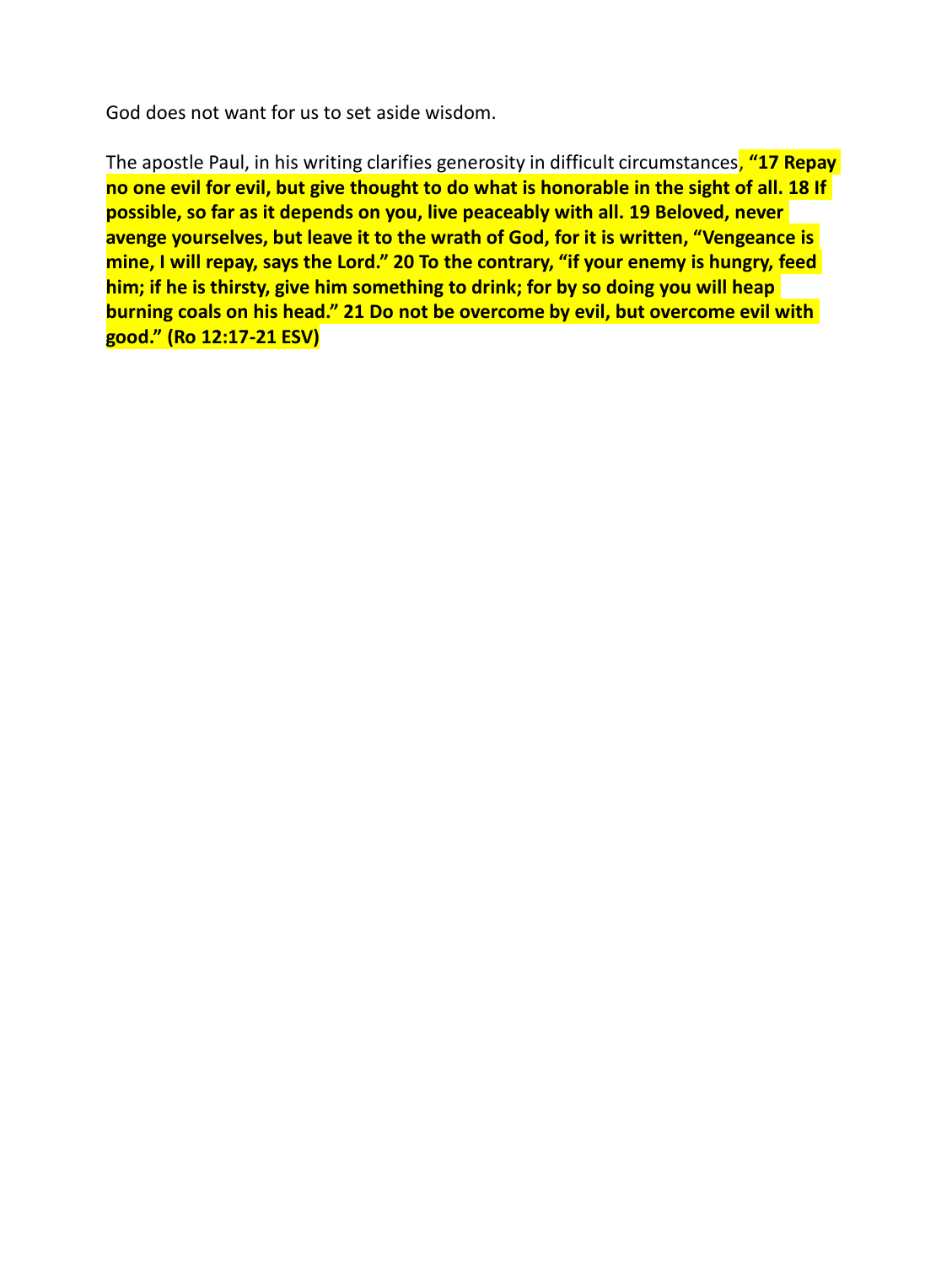"32 "If you love those who love you, what benefit is that to you? For even sinners love those who love them. 33 And if you do good to those who do good to you, what benefit is that to you? For even sinners do the same. 34 And if you lend to those from whom you expect to receive, what credit is that to you? Even sinners lend to sinners, to get back the same amount. 35 But love your enemies, and do good, and lend, expecting nothing in return, and your reward will be great, and you will be sons of the Most High, for he is kind to the ungrateful and the evil. 36 Be merciful, even as your Father is merciful." (Lu 6:32-36 ESV)

God has poured his love into our hearts. ("and hope does not put us to shame, because God's love has been poured into our hearts through the Holy Spirit who has been given to us." [Ro 5:5 ESV])

**12**

Our love, united to Jesus and as his followers must exceed the love of the world. In the world, people are willing to give to their own or people perceived not to be antagonistic or opposed to them.

As God's people, we are expected to love these people from the heart as evidenced in our actions.

When we give to those who are opposed to us, our attitude as God's people has to be very different than that of the world. It means giving sacrificially. When we give in such circumstances, we are not to expect anything in return. As we say in our modern world, our giving in such circumstances is without any strings attached.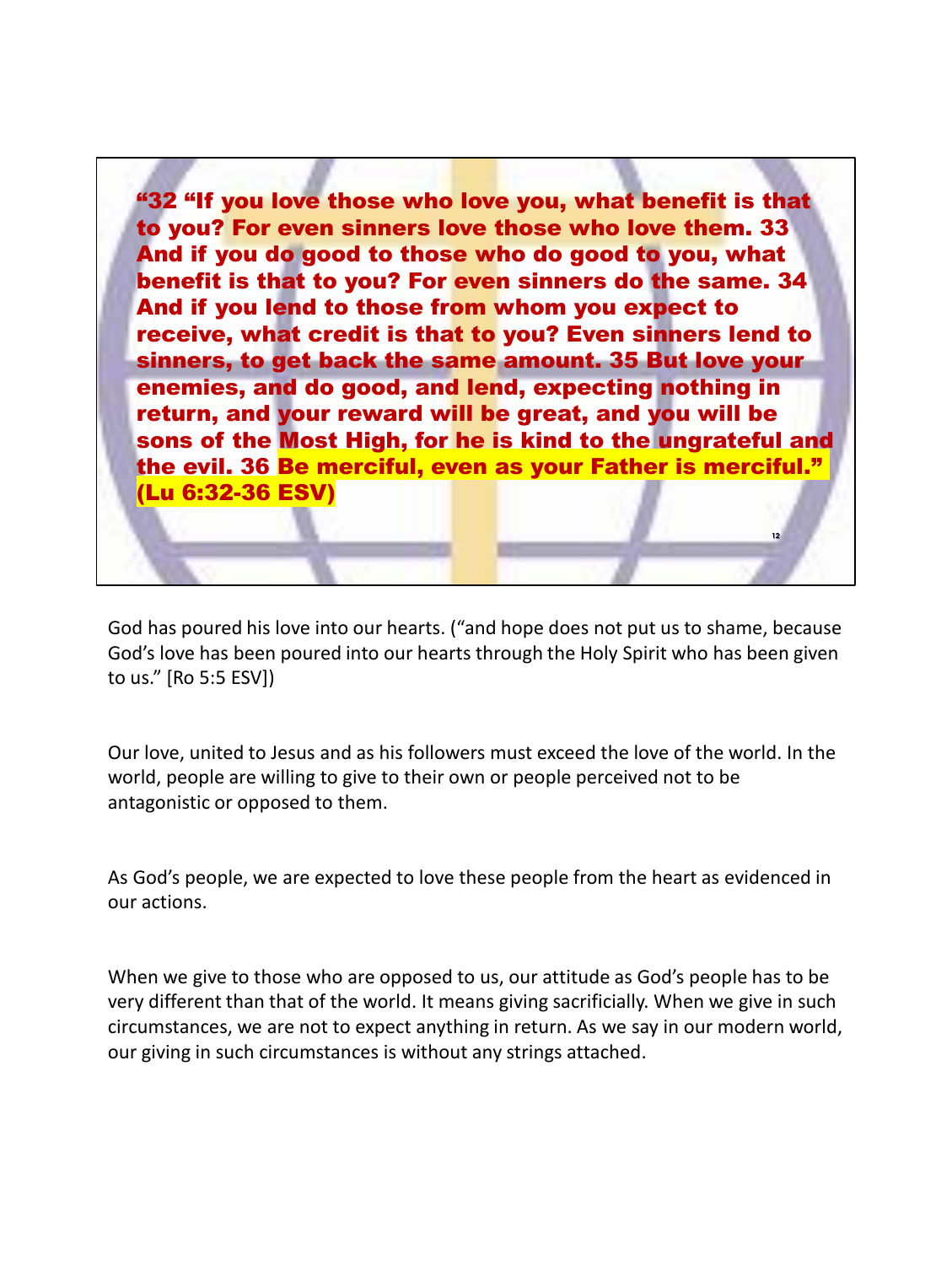As we give in those circumstances when people are hostile and unfriendly to us, we trust God to reward us not necessarily in this life but in the life to come.

This is a very high calling which is rooted in God because our human nature, centred in the self, does not want to act in the way Jesus instructs.

Acting as per Jesus instructions means that we see others, even those who bear some kind of hostility towards us, as valuable human beings created in God's image.

Sometimes, these situations may touch a whole church congregation and sometimes they touch us in our individual, private life.

As God's people, does that mean that we are never to turn to human governments for justice?

Romans 13 explains that God has appointed human authorities that are not to be resisted. Human governments are there to maintain some order through laws enacted by men. If we are robbed in our home, it is okay to call the police. We have the example of Paul who called on the human governments at the time to come to his help because he was a Roman citizen. Because he was a Roman citizen, the authorities at the time offered him protection.

Again, in all these situations, we need the wisdom of God.

The important thing is that we are not to harbour grudges, revengeful attitudes towards the perpetrators. If we have an occasion to offer help to those people, we will. However, it does not mean that if they have committed criminal actions that they will not face the consequences of the courts.

How we act toward our enemies and those hostile to us is different than how human authorities may act.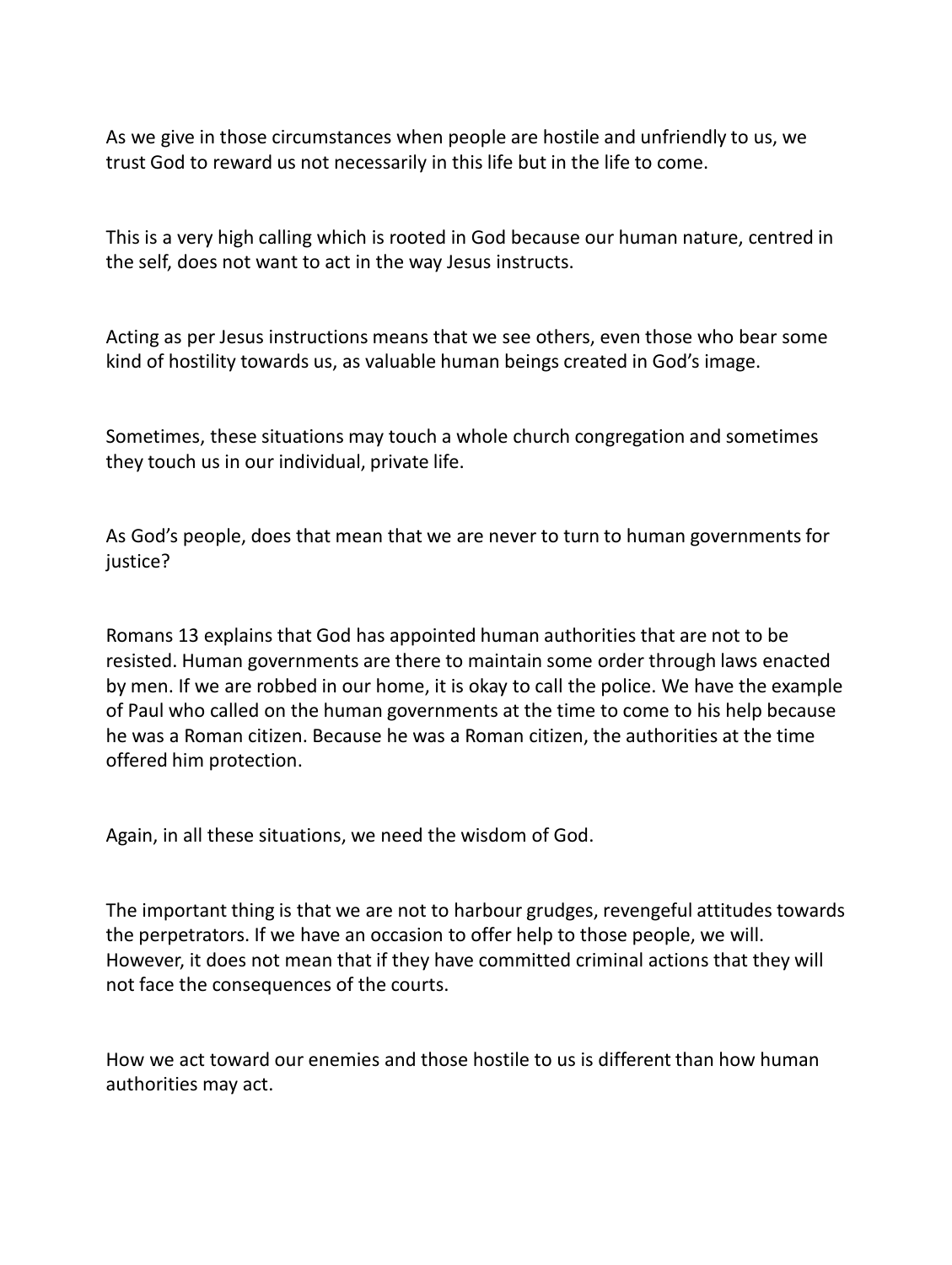I would like to read to you a true story which occurred in the Soviet Union under the reign of Joseph Stalin when a Christian man was imprisoned in a gulag which was a forced labor camp (read from The INSANITY OF GOD by Nik Ripken pp. 189 and 193.

"I will call my next story Stoyan…

He began by talking about his parents. After the end of World War II, the communist began consolidating their power throughout his country. Eventually, they took control of the government. For decades, the authorities oppress believers. When Stoyan was 12, they imprisoned his Protestant pastor father. His father remained in custody for 10 years.

'At first,' he said, 'they held him in a secret police place in our city.' Every morning one of the guards would take some of his own human waste and spread it on the piece of toast that he brought to my father for breakfast." [Page 189].

[Page 193] One Sunday, a few months later, an elderly woman asked the pastor for help. He did not know her. She told the pastor that she had a diabetic son—the son who had recently gone blind and was now close to death. He needed medication to manage his agonizing pain. Unfortunately, as a believer, there was no way for her to get that medication for her son. Stoyan's father promised to try to help acquire the medication. And eventually he was able to do that.

When he took the medicine to the old woman's apartment, she led him into the bedroom to introduce the pastor to her son. She was grateful for the medicine, and she wanted the pastor to pray for her son.

When Stoyan's father entered the room, he got the shock of his life. The blind, invalid, middle-age man lying helpless in the bed before him was the prison guard who had spread human waste on the pastor's breakfast almost every morning for the first nine months of his imprisonment.

"Oh, Lord! Do not let me fail you now!" Stoyan's father prayed beneath his breath. Without identifying himself or saying anything that might give away the connection, the pastor granted his former tormentor forgiveness in his own heart, helped the old